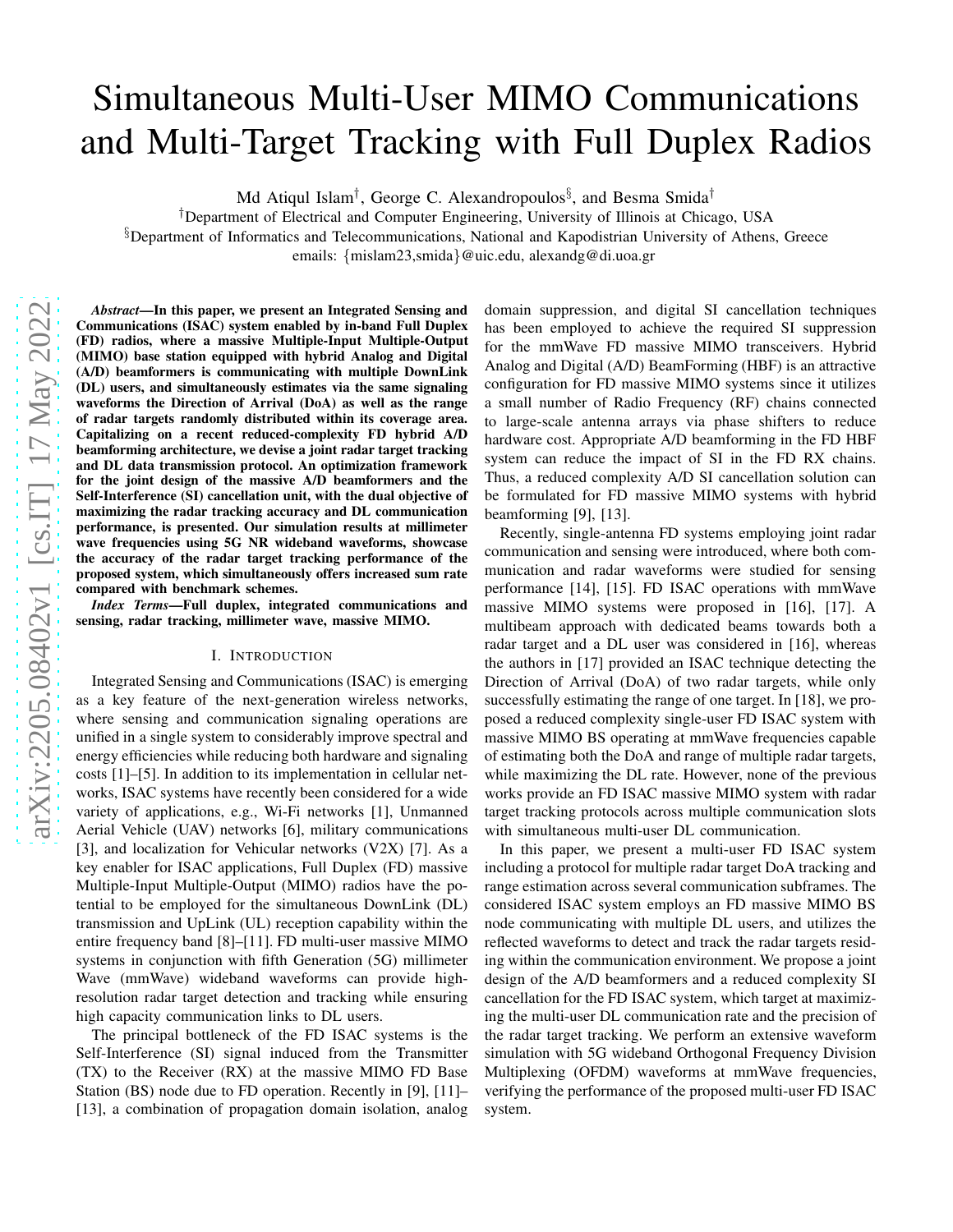

Fig. 1. The considered FD-enabled massive MIMO ISAC system, where the FD hybrid A/D beamforming BS communicates with DL users and simultaneously detects corresponding DoA and range of radar targets.

#### II. SYSTEM AND SIGNAL MODELS

We consider a multi-user FD massive MIMO ISAC system operating at mmWave frequencies, where an FD massive MIMO BS node is communicating with  $U$  RX user nodes in the DL direction, as depicted in Fig. 1. The DL signals are reflected by the multiple radar targets distributed within the communication environment, which are received and processed at the RX of BS node for radar targets' parameter estimation enabling integrated sensing and communication.

The FD massive MIMO BS node  $b$  is comprised of  $N$  TX and  $M$  RX antennas, whereas each of the  $U$  users has  $L$ RX antennas. To reduce the hardware complexity in massive MIMO BS node, we consider a small number of TX/RX RF chains partially-connected to Uniform Linear Arrays (ULAs) of large number of antenna elements via analog phase shifters following a Hybrid BeamForming (HBF) structure. Therefore, in the BS node, each of the  $N_{\text{RF}}$  and  $M_{\text{RF}}$  TX/RX RF chains are connected to ULAs of  $N_A$  and  $M_A$  antenna elements, respectively. The configurations of the phase shifters are contained in analog beamformers  $V_{\text{RF}} = \text{diag}(v_1, \dots, v_{N_{\text{RF}}}) \in$  $\mathbb{C}^{N \times N_{\text{RF}}}$  and  $\mathbf{W}_{\text{RF}} = \text{diag}(\mathbf{w}_1, \dots, \mathbf{w}_{N_{\text{RF}}}) \in \mathbb{C}^{M \times M_{\text{RF}}},$ respectively. The elements of the TX/RX analog BFs are assumed to have constant magnitude and chosen from predefined beam codebooks, i.e.,  $\mathbf{v}_n \in \mathbb{F}_{TX} \forall n = 1, \dots, N_{RF}$  and  $\mathbf{w}_m \in \mathbb{F}_{\text{RX}}$   $\forall m = 1, \dots, M_{\text{RF}}$ . The TX/RX beam codebooks consists of card( $\mathbb{F}_{TX}$ ) and card( $\mathbb{F}_{RX}$ ) distinct analog beams, respectively. The RX user nodes are considered to employ fully digital beamforming, since the number of the user antennas is typically much smaller than at the FD massive MIMO BS.

#### *A. DL and Radar Reflected Signals*

We assume a 5G NR subframe-based DL signaling operation for the considered multi-user FD massive MIMO ISAC system. In each subframe, the BS transmits mmWave 5G NR OFDM waveforms to the DL users comprising Q OFDM symbols with P active subcarriers and  $\Delta f$  subcarrier spacing. In addition to the DL communication, these OFDM symbols are reflected by multiple radar targets and received at the BS RX, which is utilized for tracking targets across subframes.

To enable multi-user MIMO communication, each subcarrier of the DL waveform contains  $L$  parallel data streams for each of the U DL users such that  $UL \leq N_{\text{RF}}$ . In the BaseBand (BB), the uth user's unit frequency-domain symbol vector  $s_{p,q,u} \in \mathbb{C}^L$  at the pth subcarrier of qth OFDM symbol is precoded using digital beamforming matrix  $\mathbf{V}_{\text{BB},u} \in \mathbb{C}^{N_{\text{RF}} \times L}$   $\forall u = 1, \dots, U$ . Furthermore, the precoded signals are processed by the analog BF and the transmitted frequency-domain symbol vector  $\mathbf{x}_{p,q} \in \mathbb{C}^N$  at the antenna elements can be written as

$$
\mathbf{x}_{p,q} \triangleq \mathbf{V}_{\text{RF}}[\mathbf{V}_{\text{BB},1}, \dots, \mathbf{V}_{\text{BB},U}][\mathbf{s}_{p,q,1}^{\text{T}}, \dots, \mathbf{s}_{p,q,U}^{\text{T}}]^{\text{T}} \quad (1)
$$

$$
= \mathbf{V}_{\text{RF}} \mathbf{V}_{\text{BB}} \mathbf{s}_{p,q},
$$

where  $V_{BB} \triangleq [V_{BB,1}, \dots, V_{BB,U}] \in \mathbb{C}^{N_{RF} \times UL}$  and  $s_{p,q} \triangleq$  $[\mathbf{s}_{p,q,1}^{\mathrm{T}}, \dots, \mathbf{s}_{p,q,U}^{\mathrm{T}}]^{\mathrm{T}} \in \mathbb{C}^{UL}$ . The DL transmission is power limited such that  $\mathbb{E}\{\|\mathbf{V}_{\text{RF}}\mathbf{V}_{\text{BB}}\mathbf{s}_{p,q}\|^2\} \leq P_b$ , where  $P_b$ represents the maximum transmission power at node b.

For the integrated sensing operation, we assume  $K$  radar targets/scatters randomly distributed within the communication/sensing environment. Each of the  $K$  targets is associated with a DoD/DoA<sup>1</sup>  $\theta_k \in [-\pi \pi]$  and a range  $\delta_k$  from the BS node corresponding to a respective delay  $\tau_k \triangleq 2\delta_k/c$ , where c represents the speed of light. These radar targets reflect the DL transmitted signal  $x_{p,q}$ , which is received at the RX of the FD BS node b. The radar RX signal  $y_{p,q} \in \mathbb{C}^M$  comprising reflected and SI signals is expressed as

$$
\mathbf{y}_{p,q} \triangleq \sum_{k=1}^{K} \alpha_k e^{-j2\pi\tau_k p \Delta f} \mathbf{a}_M(\theta_k) \mathbf{a}_N^{\mathrm{H}}(\theta_k) \mathbf{x}_{p,q}
$$
  
+ 
$$
\mathbf{H}_{\mathrm{SI}} \mathbf{x}_{p,q} + \mathbf{n}_{p,q},
$$
 (2)

where  $\mathbf{n}_{p,q} \sim \mathcal{CN}(0, \sigma_b^2 \mathbf{I}_M)$  and  $\alpha_k \in \mathbb{C}$  denote the receiver noise vector with covariance  $\sigma_b^2$  and the reflection coefficient of the kth radar target, respectively. The propagation delay  $\tau_k$  induces the phase shift  $e^{-j2\pi\tau_k p\Delta f}$  across subcarriers [19]. Here, the *i*th element of the ULA response vector  $\mathbf{a}_N(\theta) \in \mathbb{C}^N$ with N antenna elements and any DoA  $\theta$  is expressed as

$$
[\mathbf{a}_N(\theta)]_i \triangleq \frac{1}{\sqrt{N}} e^{-j\frac{2\pi}{\lambda}(i-1)d\sin(\theta)},\tag{3}
$$

where  $\lambda$  and  $d$  are the signal wavelength and the inter-antenna element distance, respectively. Here,  $\mathbf{H}_{\text{SI}} \in \mathbb{C}^{M \times N}$  is the Line-of-Sight (LoS) SI channel path between the TX and RX antenna arryas of the BS node b, which can be modeled as

$$
\left[\mathbf{H}_{\mathrm{SI}}\right]_{(m,n)} \triangleq \frac{\rho}{r_{m,n}} e^{-j\frac{2\pi}{\lambda}r_{m,n}},\tag{4}
$$

where,  $\rho$  represents the power normalization constant such that  $\mathbb{E}\{\|\mathbf{H}_{\text{SI}}|_{(m,n)}\|_{F}^{2}\} = MN$ . Here,  $r_{m,n}$  denotes the distance between mth RX and nth TX antenna elements at the BS node,

<sup>&</sup>lt;sup>1</sup>It is to be noted that direction of departure and arrival of radar targets are identical since we consider a monostatic radar setup assuming relatively far away targets and small TX-RX array separation.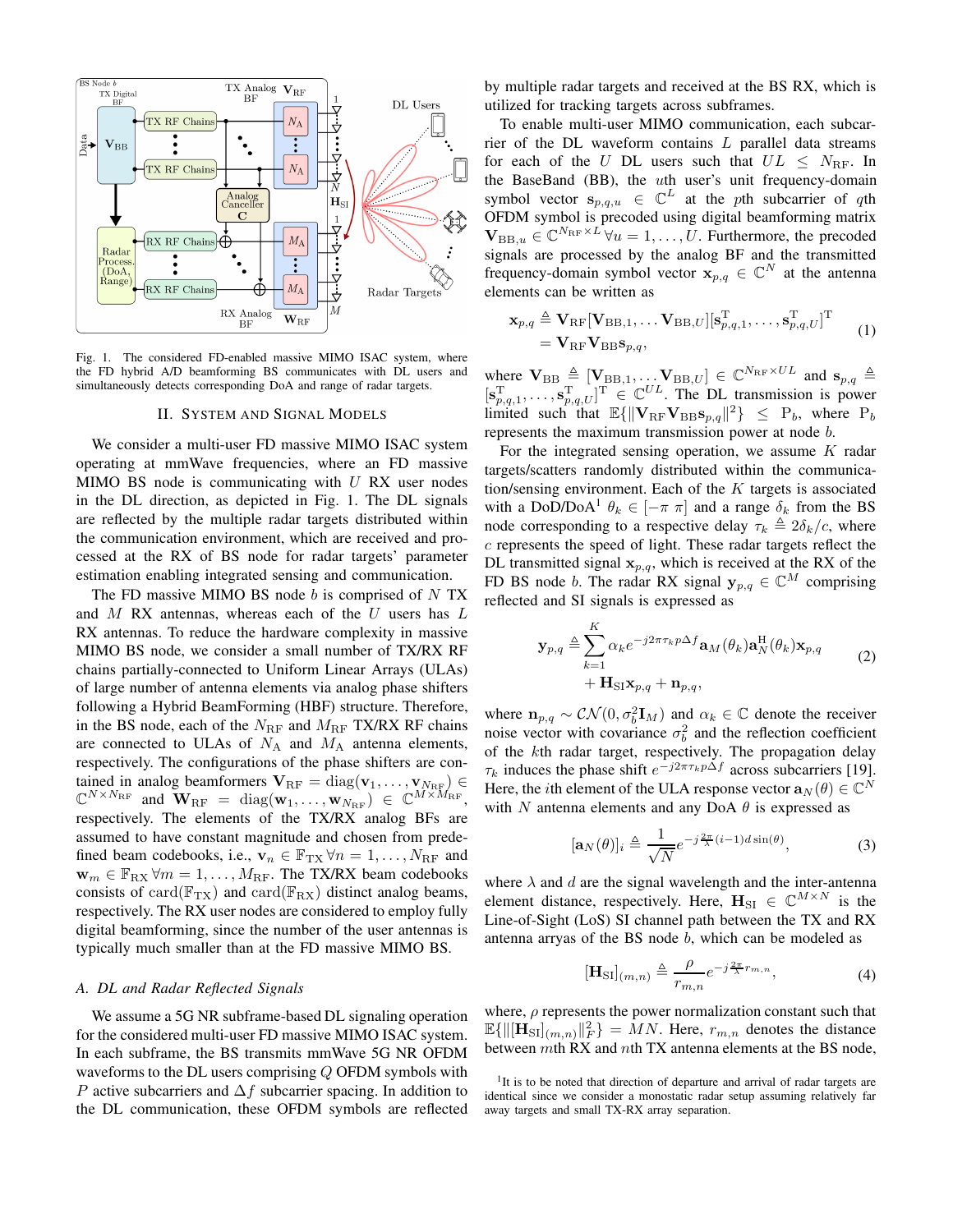which depends on the transmit and receive array geometry [20, eq. (9)].

The received signal at the node  $b$  RX is processed by the RX analog combiner  $W_{\text{RF}}$ , which is followed by analog and digital cancellation to suppress the LoS SI signal below the noise floor. In the RX BB of the BS, the frequency-domain radar reflected symbol vector  $\widetilde{\mathbf{y}}_{p,q} \in \mathbb{C}^{M_{\text{RF}}}$  can be expressed as

$$
\widetilde{\mathbf{y}}_{p,q} \triangleq \mathbf{W}_{\text{RF}}^{\text{H}} \sum_{k=1}^{K} \alpha_k e^{-j2\pi\tau_k p \Delta f} \mathbf{a}_M(\theta_k) \mathbf{a}_N^{\text{H}}(\theta_k) \mathbf{x}_{p,q} + (\widetilde{\mathbf{H}}_{\text{SI}} + \mathbf{C} + \mathbf{D}) \mathbf{V}_{\text{BB}} \mathbf{s}_{p,q} + \mathbf{W}_{\text{RF}}^{\text{H}} \mathbf{n}_{p,q}, \quad (5)
$$

where  $\mathbf{C} \in \mathbb{C}^{M_{\text{RF}} \times N_{\text{RF}}}$  and  $\mathbf{D} \in \mathbb{C}^{M_{\text{RF}} \times N_{\text{RF}}}$  represent the low complexity analog and digital SI cancellers, respectively. After the analog cancellation, the residual SI signal satisfy the RX RF saturation constraint, i.e.,  $\|[(\mathbf{H}_{\text{SI}}+ \mathbf{C})\mathbf{V}_{\text{BB}}]_{(m,:)}\|^2 \leq$  $\rho_b$ ,  $\forall m = 1, \dots, M_{\rm RF}$ , where  $\rho_b$  represents the saturation level of RX RF chains at the BS node b. It is to be noted that the low complexity analog canceller C suppressing the LoS SI components is designed following the similar structure in [9]. Here,  $\widetilde{H}_{SI} \triangleq W_{RF}^{H}H_{SI}V_{RF}$  represents the effective LoS SI channel after analog TX/RX beamforming.

For the multi-user DL communication, we assume  $U$  out of K scatterers contribute to the DL channels from the BS node b to the U users. For each scatter,  $\theta_u$ ,  $\forall u = 1, \ldots, U$ represents the DoD, while  $\phi_u$  denotes the DoA at the user node. The received DL signal vector at the uth user  $\mathbf{r}_{p,q,u} \in$  $\mathbb{C}^{L}$  is expressed as

$$
\mathbf{r}_{p,q,u} \triangleq \beta_u \mathbf{a}_L(\phi_u) \mathbf{a}_N^{\mathrm{H}}(\theta_u) \mathbf{x}_{p,q} + \mathbf{z}_{p,q,u}
$$
  
= 
$$
\mathbf{H}_{\mathrm{DL},u} \mathbf{x}_{p,q} + \mathbf{z}_{p,q,u},
$$
 (6)

where  $\beta_u \in \mathbb{C}$  and  $\mathbf{z}_{p,q,u} \sim \mathcal{CN}(0, \sigma_u^2 \mathbf{I}_L)$  represent reflection coefficient of  $u$ th scatter and the noise floor at RX node  $u$  with covariance  $\sigma_u^2$ , respectively. Here,  $\mathbf{H}_{\text{DL},u} \triangleq \beta_u \mathbf{a}_L(\phi_u) \mathbf{a}_N^{\text{H}}(\theta_u)$ represents the DL channel from BS node to uth user.

# III. FD-ENABLED MULTI-TARGET TRACKING

In this section, we present the proposed FD ISAC DL data transmission and multiple radar target estimation and tracking operation. We utilize the received reflected signals at the BS node RX for estimation and tracking.

### *A. Radar Targets/Scatterers Evolution*

We assume a 5G NR subframe-based DL communication system, where each radio subframe of  $T<sub>s</sub>$  duration contains  $Q$  OFDM symbols with  $P$  subcarriers. The radar targets' and communication scatters' parameters are considered to remain constant for one subframe, while the parameters of the successive subframes are temporarily correlated. For any consecutive  $(i-1)$  and *i*th subframes, the evolution of radar DoA components is expressed similar to [21] as

$$
\theta_k[i] \triangleq \theta_k[i-1] + \Delta \theta_k, \quad \forall k = 1, \dots, K,
$$
 (7)

where  $\Delta\theta_k$  depends on the velocity of the kth radar target and the subframe duration  $T_s$ . For simplicity, we assume that all



Fig. 2. (a) The Proposed FD-enabled ISAC scheme and (b) the conventional HD-based ISAC signaling in each time subframe.

the radar targets are moving with a constant velocity  $v$  in a circular direction from the BS, hence,  $\Delta \theta_k \triangleq \arctan \left( \frac{v_{\text{T}_s}}{\delta_k} \right)$ .<br>. For brevity, the radar targets' complex-valued reflection coefficients  $\alpha_k$  and DL channels complex path gains  $\beta_u$ ,  $\forall u$  are assumed to change randomly between consecutive time slots. In this paper, we propose to track only the radar targets' DoA components for each time subframe. The estimation of all complex path gains and reflection coefficients is left for future investigation.

## *B. ISAC Multi-Target Tracking Operation Protocol*

The proposed FD ISAC protocol for DL data transmission and multiple radar target estimation and tracking is illustrated in Fig. 2(a), where the DL channel is dedicated for data transmission to the users while the UL is accessed at the BS node to receive the reflected signals from radar targets simultaneously. The procedures of FD ISAC transmission are described as follows:

- 1) At any  $(i-1)$ th time subframe, the DL signal reflected by the radar targets is received by the FD BS node b enabled by reduced complexity massive MIMO FD analog and digital canceller.
- 2) Utilizing the received signal after SI suppression, the DoAs of all K targets during  $(i - 1)$ th time subframe  $\theta_k[i-1], \forall k$  are estimated at the BS node b along with their range  $\delta_k$ ,  $\forall k$ .
- 3) During the DL data transmission to  $U$  users at ith time subframe, the estimated DoAs  $\theta_k[i-1]$  are used to choose appropriate digital beamformer  $V_{BB}[i]$  and TX/RX phase shifter configurations  $V_{RF}[i]$  and  $W_{RF}[i]$ to assure maximized DL rate and satisfy RF saturation level constraint at the BS node b.

In Fig. 2(b), a conventional HD ISAC system is illustrated, where, contrary to the FD case, a portion of the subframe is dedicated for DL transmission while the rest is utilized for radar target detection.

#### *C. Multiple Radar Targets' DoA Estimation*

At the  $(i - 1)$ th time subframe, we utilize the received reflected signal  $\widetilde{\mathbf{y}}_{p,q}[i-1]$  to estimate the DoAs of K radar targets employing MUltiple SIgnal Classification (MUSIC) algorithm. First, we calculate the sample covariance matrix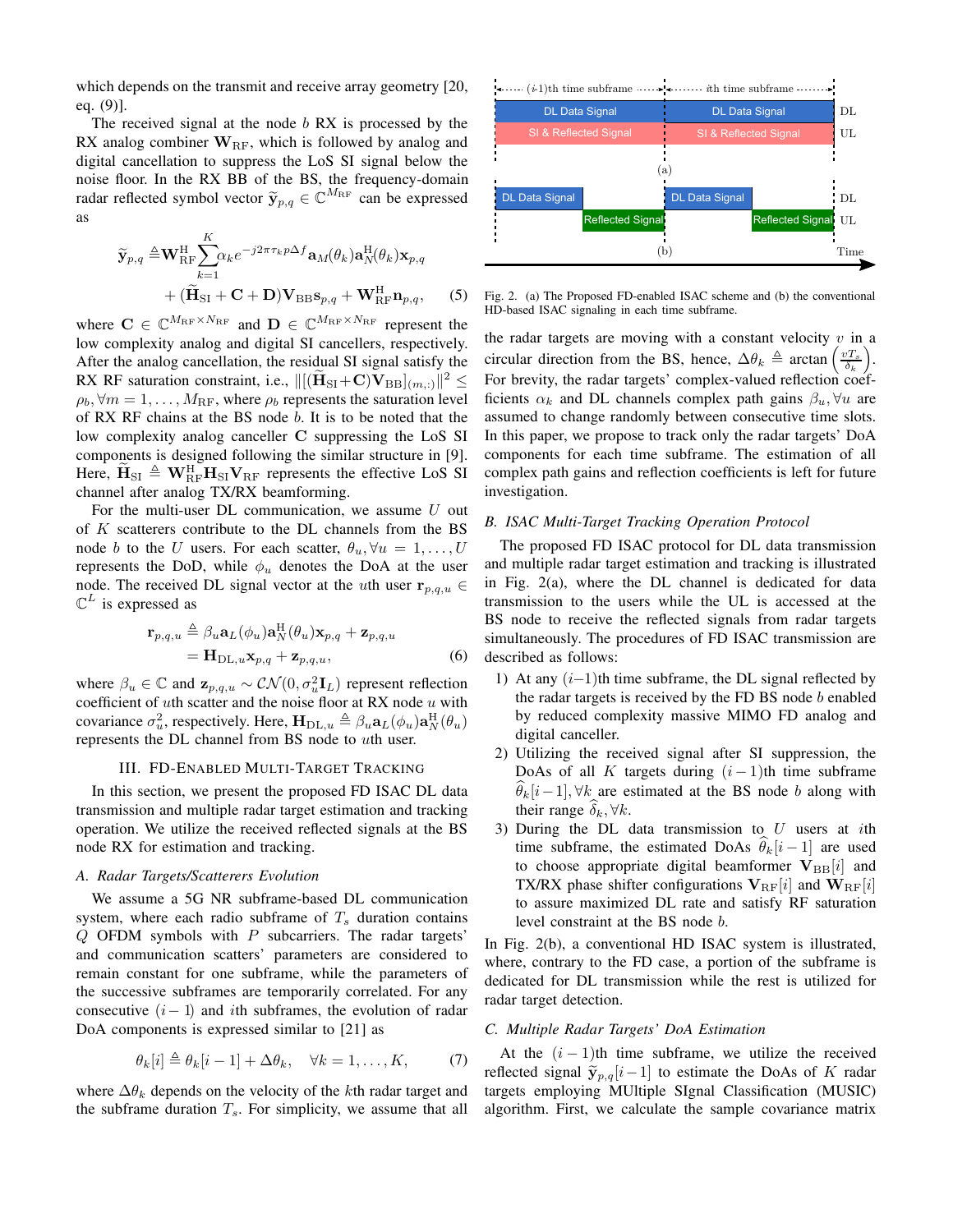across all subcarriers and OFDM symbols of  $(i-1)$ th subframe as

$$
\widehat{\mathbf{R}}_b[i-1] \triangleq \frac{1}{PQ} \sum_{q=0}^{Q-1} \sum_{p=0}^{P-1} \widetilde{\mathbf{y}}_{p,q}[i-1] \widetilde{\mathbf{y}}_{p,q}^{\mathrm{H}}[i-1].
$$
 (8)

Now, we perform the eigenvalue decomposition of the est mated sample covariance matrix  $\mathbf{R}_b[i-1]$  as

$$
\widehat{\mathbf{R}}_b[i-1] \triangleq \mathbf{U} \text{diag}\{\eta_1, \eta_2, \dots, \eta_{M_{\text{RF}}} \} \mathbf{U}^{\text{H}},
$$
 (9)

where  $\eta_1 \geq \eta_2 \geq \ldots \geq \eta_{M_{\text{RF}}}$  are the eigenvalues in the descending order and  $\mathbf{U} \in \mathbb{C}^{M_{\text{RF}} \times M_{\text{RF}}}$  represents the eigenvector matrix. The matrix  $U$  is partitioned into signal and noise subspace as  $\mathbf{U} = [\mathbf{U}_s | \mathbf{U}_n]$ , where  $\mathbf{U}_n \in \mathbb{C}^{M_{\text{RF}} \times M_{\text{RF}}-1}$ and  $U_s \in \mathbb{C}^{M_{\text{RF}} \times K}$  contains the noise and signal subspace eigenvectors. Now, we estimate the DoAs of  $K$  radar targets finding  $K$  peaks of the MUSIC spectrum formulated as

$$
P_{\text{MUSIC}}(\theta) \triangleq \frac{1}{\mathbf{a}_{M}^{\text{H}}(\theta)\mathbf{W}_{\text{RF}}[i-1]\mathbf{U}_{n}\mathbf{U}_{n}^{\text{H}}\mathbf{W}_{\text{RF}}^{\text{H}}[i-1]\mathbf{a}_{M}(\theta)}.
$$
\n(10)

The K peaks of  $P_{\text{MUSIC}}(\theta)$  correspond to the K estimated DoAs  $\theta_k[i-1], \forall k$ .

# *D. Multiple Radar Targets' Range Estimation*

Now, we estimate the range of  $K$  radar targets at the  $(i-1)$ th subframe. As mentioned before, the range of radar targets  $\delta_k$ ,  $\forall k$  corresponds to propagation delay  $\tau_k$ ,  $\forall k$ . Here, we obtain the estimated delay at  $(i-1)$ th subframe  $\tau_k[i-1], \forall k$ from which respective range can be achieved. Utilizing the estimated DoAs  $\theta_k[i-1]$  and the BB transmit signal vector  $\mathbf{x}_{p,q}[i-1]$ , we formulate a reference signal in the radar target direction as  $\mathbf{g}_{p,q} \triangleq \mathbf{a}_M(\widehat{\theta}_k[i-1])\mathbf{a}_N^{\text{H}}(\widehat{\theta}_k[i-1])\mathbf{x}_{p,q}[i-1]$ . Now, we formulate a quotient across all RX antennas which includes the propagation delay impact in the direction of  $\theta_k[i-1]$  as

$$
z_{p,q} \triangleq \frac{1}{M} \sum_{m=1}^{M} \frac{\left[\mathbf{W}_{\text{RF}}[i-1]\widetilde{\mathbf{y}}_{p,q}[i-1]\right]_m}{\left[\mathbf{g}_{p,q}[i-1]\right]_m}, \ \forall p,q,\qquad(11)
$$

The quotient  $z_{p,q}$  is utilized to formulate a likelihood function as  $A(n) \triangleq \sum_{n=1}^{Q-1}$  $q=0$  $\sum_{i=1}^{P-1}$  $\sum_{p=0}^{\infty} z_{p,q} e^{j2\pi \frac{pn}{p}}$ , where  $n = 0, \dots, P-1$  is the quantized delay parameters. Now, we find the best quantized delay that maximizes the likelihood function norm as follows

$$
n^* \triangleq \arg \max_{n} \quad |A(n)|^2. \tag{12}
$$

Therefore, estimated delay of the kth target at  $(i-1)$ th subframe is expressed as  $\hat{\tau}_k[i-1] \triangleq \frac{n^*}{P\Delta f}$  and the range is formulated as  $\widehat{\delta}_k[i-1] \triangleq \frac{\widehat{\tau}_k[i-1]c}{2}$ . The DoA and delay estimation technique is utilized for any subframe to track the radar targets distributed within the communication environment.

## Algorithm 1 Multi-user FD-Based ISAC Optimization

**Input:** 
$$
H_{SI}[i-1]
$$
,  $H_{DL,u}[i-1]$ ,  $N_C$ ,  $P_b$  and  $\theta_k[i-1] \forall k$ .  
\n**Output:**  $V_{RF}[i]$ ,  $V_{BB}[i]$ ,  $W_{RF}[i]$ ,  $C[i]$ , and  $D[i]$ .  
\n1: Set  $\widehat{H}_R[i] = \sum_{k=1}^K a_M(\widehat{\theta}_k[i-1])a_N^H(\widehat{\theta}_k[i-1])$ .  
\n2: Set  $V_{RF}[i] \triangleq \arg \max_{v_n \in \mathbb{F}_{TX}, \forall n} ||\widehat{H}_R[i]V||^2$ .  
\n3: Set  $W_{RF}[i] \triangleq \arg \max_{w_m \in \mathbb{F}_{RX}, \forall m} \frac{||W^H \widehat{H}_R[i]V_{RF}[i]||^2}{||W^H \widehat{H}_{SI}[i-1]V_{RF}[i]||^2}$ .  
\n9) 4: Set  $\widehat{\widetilde{H}}_{SI}[i] = W_{RF}^H[i] \widehat{H}_{SI}[i-1]V_{RF}[i]$ ,  $\widehat{\widetilde{H}}_{DL,u}[i] = \widehat{H}_{DL,u}[i-1]V_{RF}[i]$ ,  $\forall u$ .  
\n5: Set  $C[i]$ ,  $D[i]$  as in [18, Alg. 2], and **B** as the  $N_{RF}$  right-  
\nsingular vectors of  $(\widehat{H}_{SI}[i] + C[i])$ .  
\n6: **for**  $\alpha = N_{RF}$ ,  $N_{RF} - 1$ , ..., 2 **do**  
\n7: Set  $\mathbf{F} = [\mathbf{B}]_{(:,N_{RF} - \alpha + 1:N_{RF})}$ ,  $\mathbf{H}_{eff,u} = \widehat{\widetilde{H}}_{DL,u}[i] \mathbf{F}$ ,  $\forall u$ .

- 8: Set  $\mathbf{\bar{E}}_u \in \mathbb{C}^{N_{\text{RF}} \times L}$  as the null space of effective DL channel with uth user removed  $\bar{H}_{eff,u} \triangleq$  $[\mathbf{H}_{\text{eff},1}^{\text{T}}, \ldots, \mathbf{H}_{\text{eff},u-1}^{\text{T}}, \mathbf{H}_{\text{eff},u+1}^{\text{T}}, \ldots, \mathbf{H}_{\text{eff},U}^{\text{T}}].$
- 9: Set  $\mathbf{E}_u$  as the right singular vectors of  $\mathbf{H}_{\text{eff},u}\bar{\mathbf{E}}_u$ .
- 10: Set  $\mathbf{G}_u = \sqrt{\mathbf{P}_b/U}\mathbf{E}_u \mathbf{E}_u$  as the optimum blockdiagonalized precoder for *uth* user given  $P<sub>b</sub>$ .
- 11: Obtain digital precoder  $G = [G_1, \ldots, G_U]$  repeating steps  $8-10$  for all  $U$  users.

12: if 
$$
||[(\widetilde{\mathbf{H}}_{\mathrm{SI}}[i] + \mathbf{C}[i])\mathbf{F}\mathbf{G}]_{(m,:)}|| \leq \rho_b, \forall m
$$
, then

13: Output 
$$
V_{BB}[i] = FG
$$
 and stop the algorithm.

14: else

15: Output  $C[i]$  does not meet the residual SI constraint. 16: end if

17: end for

#### IV. PROPOSED OPTIMIZATION FRAMEWORK

In this section, we focus on the joint design of the A/D beamformers  $V_{BB}[i], V_{RF}[i], W_{RF}[i]$  and SI cancellation matrices  $C[i], D[i]$  at the *i*th subframe to optimize multi-user MIMO communication and multiple radar target tracking performance.

Our proposed FD ISAC optimization framework maximizes the Signal-to-Noise-Ratio (SNR) to the DL users as well as all the radar targets to optimize both tracking and DL communication. Utilizing the estimated DoAs of  $(i - 1)$ th subframe  $\theta_k[i-1], \forall k$ , the SNR in all the radar targets' direction at the ith subframe can be expressed as,

$$
\widehat{\Gamma}_{\mathrm{R}}[i] \triangleq \left\| \mathbf{W}_{\mathrm{RF}}^{\mathrm{H}}[i] \sum_{k=1}^{K} \mathbf{a}_{M} (\widehat{\theta}_{k}[i-1]) \mathbf{a}_{N}^{\mathrm{H}}(\widehat{\theta}_{k}[i-1]) \mathbf{V}_{\mathrm{RF}}[i] \right\| \times \mathbf{V}_{\mathrm{BB}}[i] \right\|^{2} \widehat{\Sigma}_{b}^{-1}[i], \tag{13}
$$

where  $\widehat{\Sigma}_b[i]= ||(\widetilde{\mathbf{H}}_{\rm SI}[i]+\mathbf{C}[i]+\mathbf{D}[i])\mathbf{V}_{\rm BB}[i]||^2+ \|\mathbf{W}_{\rm RF}[i]\|^2\sigma_b^2$ represents the residual SI plus noise covariance. With the objective to maximize  $DL$  rate, we devise the sum of  $U$   $DL$ users' SNR as

$$
\widehat{\Gamma}_{\text{DL}}[i] \triangleq \sum_{u=1}^{U} \left\| \widehat{\mathbf{H}}_{\text{DL},u}[i-1] \mathbf{V}_{\text{RF}}[i] \mathbf{V}_{\text{BB}}[i] \right\| \sigma_{u}^{2}.
$$
 (14)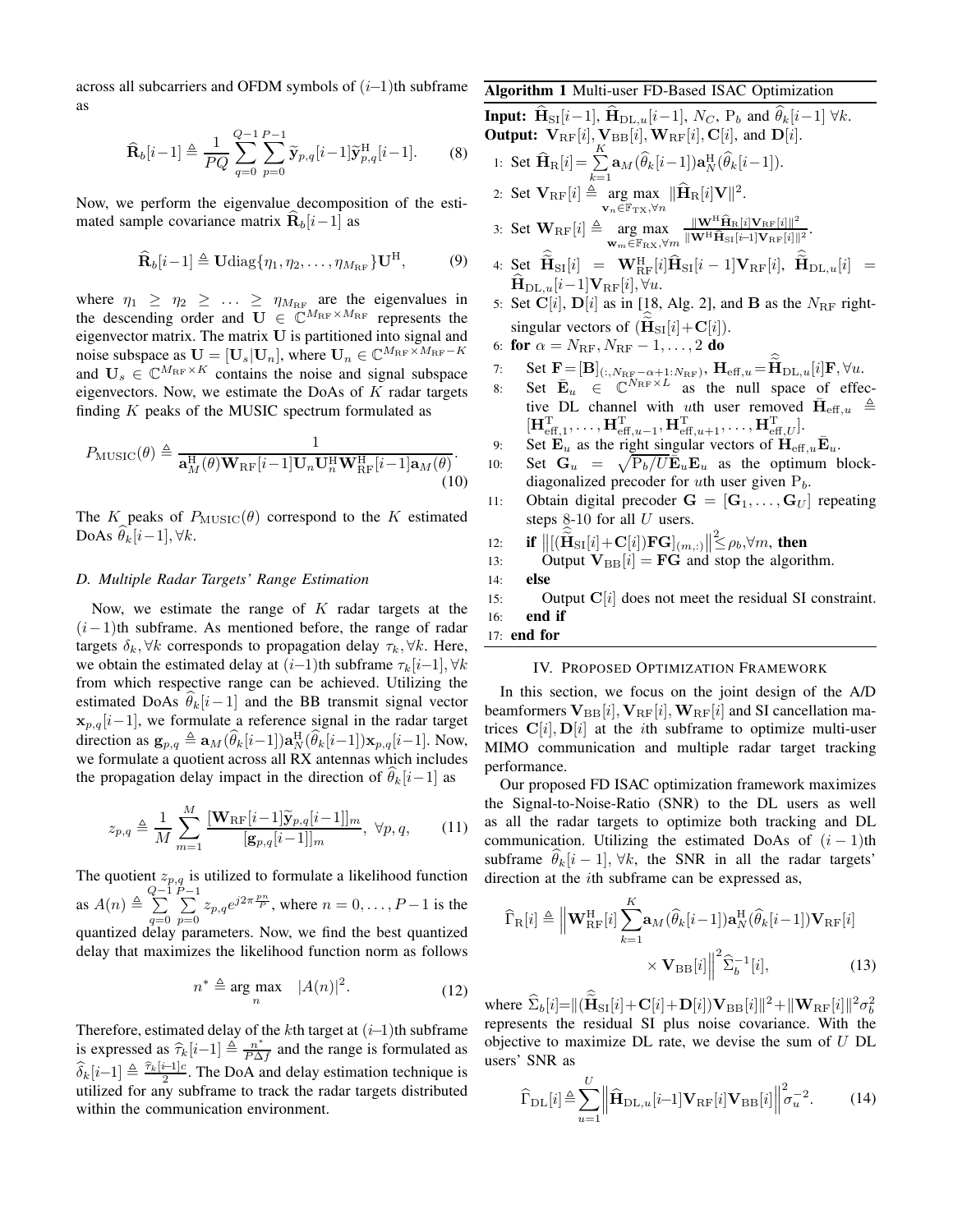TABLE I WAVEFORM AND SYSTEM LEVEL PARAMETERS

| Parameter                      | Value           | <b>Parameter</b>      | Value       |
|--------------------------------|-----------------|-----------------------|-------------|
| Carrier Frequency              | 28 GHz          | <b>Transmit Power</b> | $10:30$ dBm |
| <b>Bandwidth</b>               | 100MHz          | RX Noise Floor        | $-90$ dBm   |
| Subframe Duration, $T_s$       | 1 <sub>ms</sub> | <b>ADC</b> Bits       | 14bits      |
| OFDM Symbols, Q                | 14              | <b>PAPR</b>           | 10dB        |
| Data Subcarriers. P            | 792             | Dynamic Range         | 60 dB       |
| Subcarrier Spacing, $\Delta f$ | 120 KHz         | <b>RF</b> Saturation  | $-30$ dBm   |

We formulate the optimization problem maximizing both SNR in the Radar target direction and DL users as

$$
\mathcal{OP}: \underset{\mathbf{C}[i], \mathbf{D}[i]}{\max} \widehat{\Gamma}_{\mathrm{R}}[i] + \widehat{\Gamma}_{\mathrm{DL}}[i]
$$
\n
$$
\text{s.t. } ||[(\widehat{\mathbf{H}}_{\mathrm{SI}}[i] + \mathbf{C}[i])\mathbf{V}_{\mathrm{BB}}[i]]_{(m,:)}|| \leq \rho_b, \forall m = 1, \dots, M_{\mathrm{RF}},
$$
\n
$$
\mathbb{E}\{||\mathbf{V}_{\mathrm{RF}}[i]\mathbf{V}_{\mathrm{BB}}[i]||^{2}\} \leq P_b, \tag{15}
$$

$$
\mathbf{w}_m[i] \in \mathbb{F}_{\mathrm{RX}}, \forall m \text{ and } \mathbf{v}_n[i] \in \mathbb{F}_{\mathrm{TX}}, \forall n = 1, \ldots, N_{\mathrm{RF}}
$$

We employ an alternating optimization approach to solve this non-convex problem suboptimally. First, using the estimated DoAs  $\theta_k[i-1] \forall k$  at any  $(i-1)$ th subframe, we find for the analog TX/RX BFs that maximizes the signal power toward all radar direction while minimizing the SI channel impact at the RX of BS node *b*. Utilizing the analog BFs, we follow a similar procedure as in [18] to find the  $N_C \leq N_{\text{RF}} M_{\text{RF}}$  taps analog canceller. Finally, we design the multi-user digital precoder  $V_{BB}$  using block diagonalization such that it maximizes the SNR of the DL users while minimizing the inter-user interference and suppressing the residual SI at node b. The proposed solution for (15) is summarized in Algorithm 1.

# V. NUMERICAL RESULTS

In this section, we present the numerical evaluation of the proposed FD massive MIMO multi-user communication and multi-target tracking system through extensive waveform simulation.

## *A. Simulation Parameters*

Following the FD massive MIMO architecture in Fig. 1, we consider a  $128 \times 128$  FD massive MIMO BS node b with  $N_{\text{RF}} = M_{\text{RF}} = 8$  TX/RX RF chains. Since the BS node employs a partially-connected beamforming structure, each TX/RX RF chain is connected to a ULA of  $N_A = M_A = 16$ antenna elements via phase shifters. Both TX/RX phase shifter configurations (analog beams) are chosen from 5-bit Discrete Fourier Transform (DFT) codebooks. The multi-user MIMO communication is realized by  $U = 2$  users, each with  $L = 2$ RX antennas. We consider a mmWave communication of 28GHz frequency with 5G NR OFDM waveforms of 100MHz BandWidth (BW). Additional 5G NR waveform and systemlevel parameters are provided in Table. I. The DL channels from BS to the user are assumed to be clustered mmWave channels with 100dB pathloss. The LoS SI channel is simulated as (4) with 5mm TX-RX antenna array separation. The RX noise floors at all nodes are considered −90dBm, which results in −30dBm of RF saturation level at node b for effective dynamic range of 60dB considering 14-bit ADCs.



Fig. 3. DoA and range estimation performance of the proposed FD ISAC system for 4 radar targets with  $N_{\text{RF}} = M_{\text{RF}} = 8, N_{\text{A}} = N_{\text{A}} = 16$  and DL transmit power of 30dBm.

Within the sensing/communication environment,  $K = 4$ radar targets/scatters are considered out of which  $U = 2$ contributes to the DL channel. Each  $K$  target is associated with a DoA  $\theta_k \in [-60^\circ \ 60^\circ], \forall k$  and a maximum range of 80m. We have simulated 20 radio subframes in each simulation run to evaluate the radar target estimation performance.

#### *B. Multiple Radar Target Sensing Performance*

In Fig. 3, we have illustrated the sensing performance of the proposed multi-user FD ISAC system with a  $128 \times 128$ massive MIMO node transmitting DL signal with a transmit power of 30dBm. The estimated DoA and range of each radar target are depicted in the figure. It is evident that the proposed FD ISAC approach successfully estimates the DoA and range of all the  $K = 4$  radar targets. The precise radar targets' DoA and range detection performance are due to the proposed target delay estimation associated with the high-resolution MUSIC approach.

# *C. Multi-Target Tracking Performance*

In Fig. 4, we have plotted the Root Mean Square Error (RMSE) of the DoA tracking in degrees for all the radar targets across 20 5G NR radio subframes with different DoA evolution  $\Delta \theta_k = [0.01^\circ \ 0.05^\circ \ 0.1^\circ \ 0.2^\circ]$  between consecutive subframes. For a range of 20m, an angle evolution of 0.2° corresponds to a velocity of 250km/h for radar targets. Therefore, the proposed FD ISAC approach is capable of tracking multiple radar targets moving at very high speed. For a moderate transmit power of 20dBm, the proposed approach provides less than 1° RMSE for most of the DoA evolution cases. However, the RMSE of DoA tracking for all different  $\Delta\theta_k$  cases is around 0.25° for 30dBm transmit power exhibiting precise target tracking performance.

# *D. Multi-user DL Data Rate*

The multi-user DL rate performance of the proposed FD ISAC system is depicted in Fig. 5 for different transmit powers, where the massive MIMO node  $b$  is communicating with 2 DL users. The proposed FD ISAC approach provides the DL rate within 1bps/Hz of the ideal FD rate up to 20dBm transmit